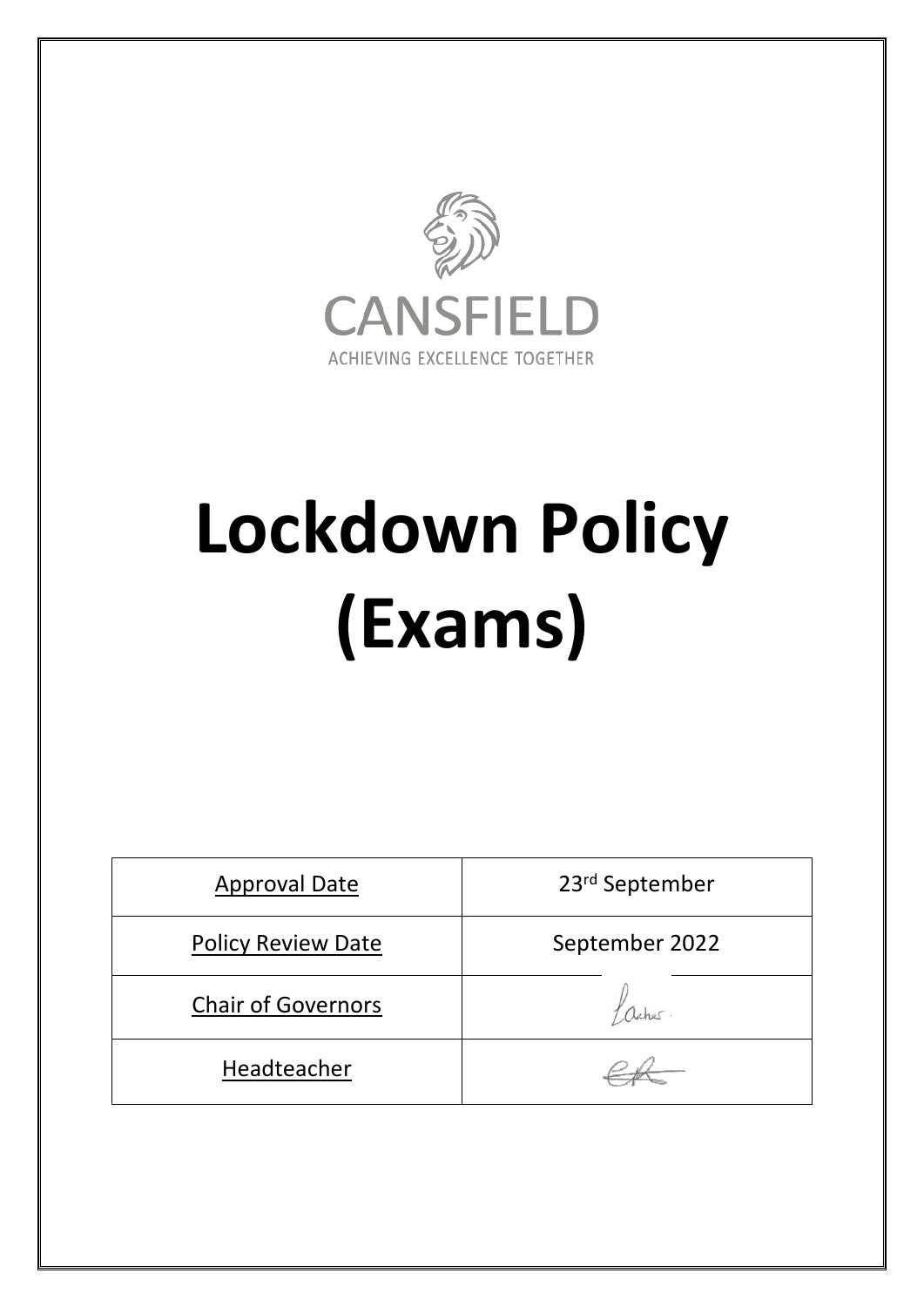## **1. Key Staff Involved**

| Role           | Name(s)                  |
|----------------|--------------------------|
| Head of Centre | Dr G Baker               |
| Exams Manager  | <b>Miss L Archer</b>     |
| SLT member(s)  | Mr C Lomas / Mrs D Sutch |

## **2. Introduction**

A lockdown may be required in the following situations:

- an incident or civil disturbance in the local community which poses a risk
- an intruder on the site with the potential to pose a risk
- local risk of air pollution, such as a smoke plume or gas cloud
- a major fire in the vicinity
- a dangerous animal roaming loose

any other external or internal incident which has the potential to pose a threat

Where a lockdown may be required when conducting examinations, the focus will be:

- the welfare and safety of candidates and exams staff
- maintaining the integrity and security of the examination/assessment process

## **3. Purpose of the Policy**

The purpose of this policy is to confirm the arrangements at Cansfield High School for dealing with a lockdown when examinations are being conducted.

Lockdown procedures have been determined by consulting **Stay Safe** guidance provided by GOV.UK

#### **4. Lockdown procedures**

Where a lockdown is required, the following procedures will be employed at Cansfield High School :

#### **4.1 Before an examination**

As candidates are entering/waiting to enter the examination room:

- Invigilators will:
	- o instruct candidates to enter the examination room immediately
	- o instruct candidates to remain silent, hide under desks or sit against a wall/around a corner but not near the door and to ensure mobile
	- o phones are on silent and non-vibrate mode
	- o lock all windows and close any/all curtains/blinds
	- o switch off all lights
	- $\circ$  lock all doors and/or use tables, or any other furniture, to barricade the entrance to the room
	- o take an attendance register/head count if possible
	- $\circ$  (if the threat is a chemical or toxic release) instruct candidates to cover their nose and mouth (their own clothing can be used) and attempt to use anything to hand to seal up cracks around doors and any vents into the room
	- o where safe/possible, not leave the examination question papers unattended/out of sight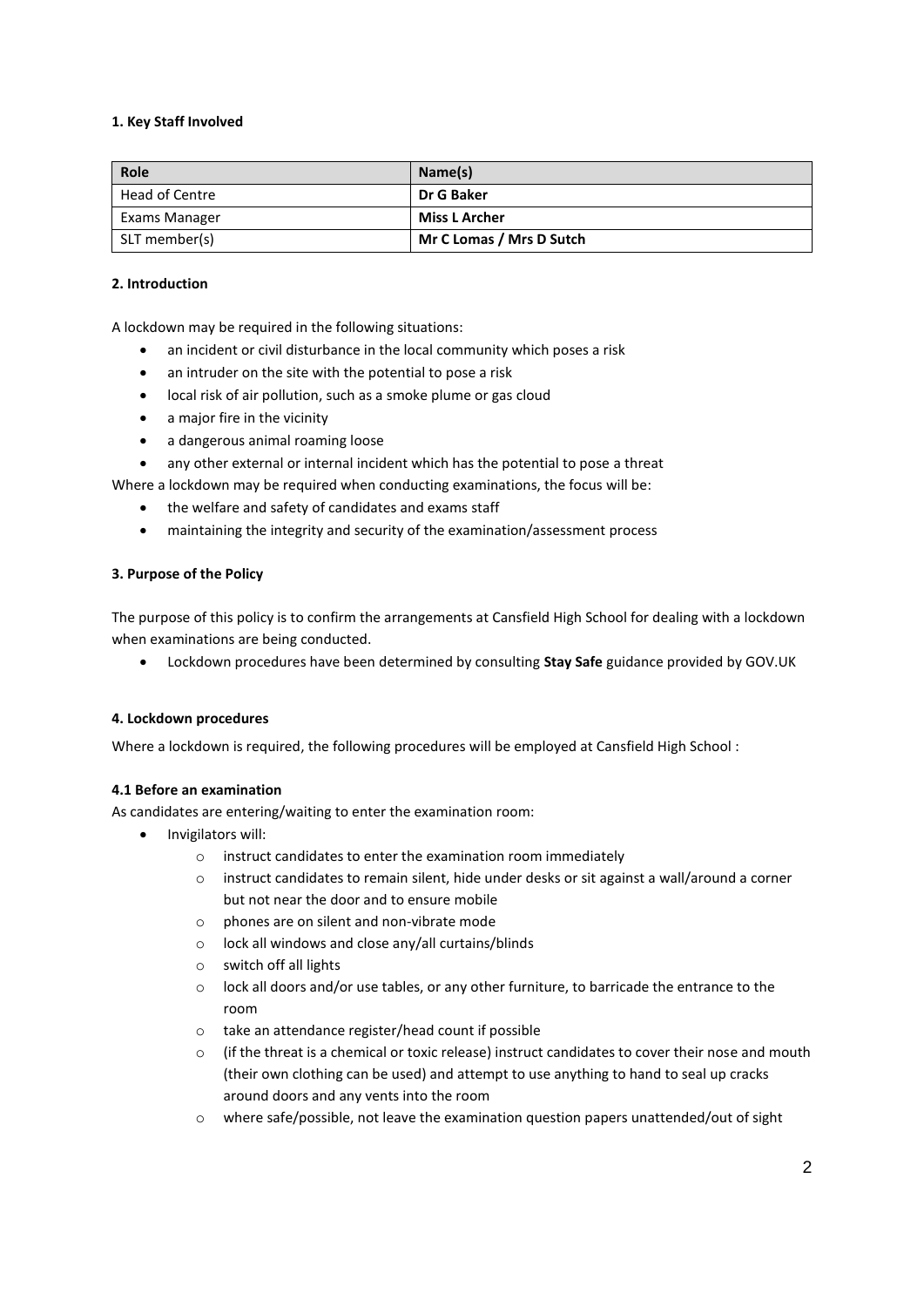- A senior leader/authorised person will be present around the examination room(s) area(s) and where safe/possible, communicate the situation to
- the exams office/officer (via mobile phone/walkie talkie on silent and non-vibrate mode)
- The exams office/officer will collate the information from all examination rooms and forward this to the head of centre immediately
- The head of centre will make informed decisions on alerting parents/carers, awarding bodies and emergency services

# **4.2 During an examination**

When candidates are in the examination room:

- Invigilators will:
	- o tell candidates to stop writing immediately and close their answer booklets
	- o collect the attendance register
	- o make a note of the time when the examination was suspended
	- $\circ$  instruct candidates to remain silent, leave all examination materials on their desks and hide under desks
	- o where safe/possible, communicate (via mobile phone/walkie talkie) the situation to the exams officer (ensuring that all mobile
	- o phones/walkie talkies are on silent and non-vibrate mode)
	- o lock all windows and close any/all curtains/blinds
	- o switch off all lights
	- o lock all doors and/or use tables, or any other furniture, to barricade the entrance to the room
	- $\circ$  (if the threat is a chemical or toxic release) instruct candidates to cover their nose and mouth (their own clothing can be used) and attempt to use anything to hand to seal up cracks around doors and any vents into the room
	- where safe/possible, not leave the examination question papers unattended/out of sight
- Where safe/possible, the exams office/officer will collate the information from all examination rooms and forward this to the head of centre immediately
- The head of centre will make informed decisions on alerting parents/carers, awarding bodies and emergency services
- If appropriate, where safe/possible, and following instruction from the appropriate authority, the exams office/officer and/or invigilators will initiate the emergency evacuation procedure
- Where safe/possible, the exams office/officer will collect all examination question papers and materials for safe/secure storage following advice from the appropriate awarding body/bodies

#### **4.3 After an examination**

As candidates are leaving the examination room:

- Invigilators will:
	- o stop dismissing candidates from the examination room
	- $\circ$  instruct candidates who have left to re-enter the examination room
	- o instruct candidates to remain silent and hide under desks/tables
	- o where safe/possible, communicate (via mobile phone/walkie talkie) the situation to the exams officer (ensuring that all mobile
	- o phones/walkie talkies are on silent and non-vibrate mode)
	- o lock all windows and close any/all curtains/blinds
	- o switch off all lights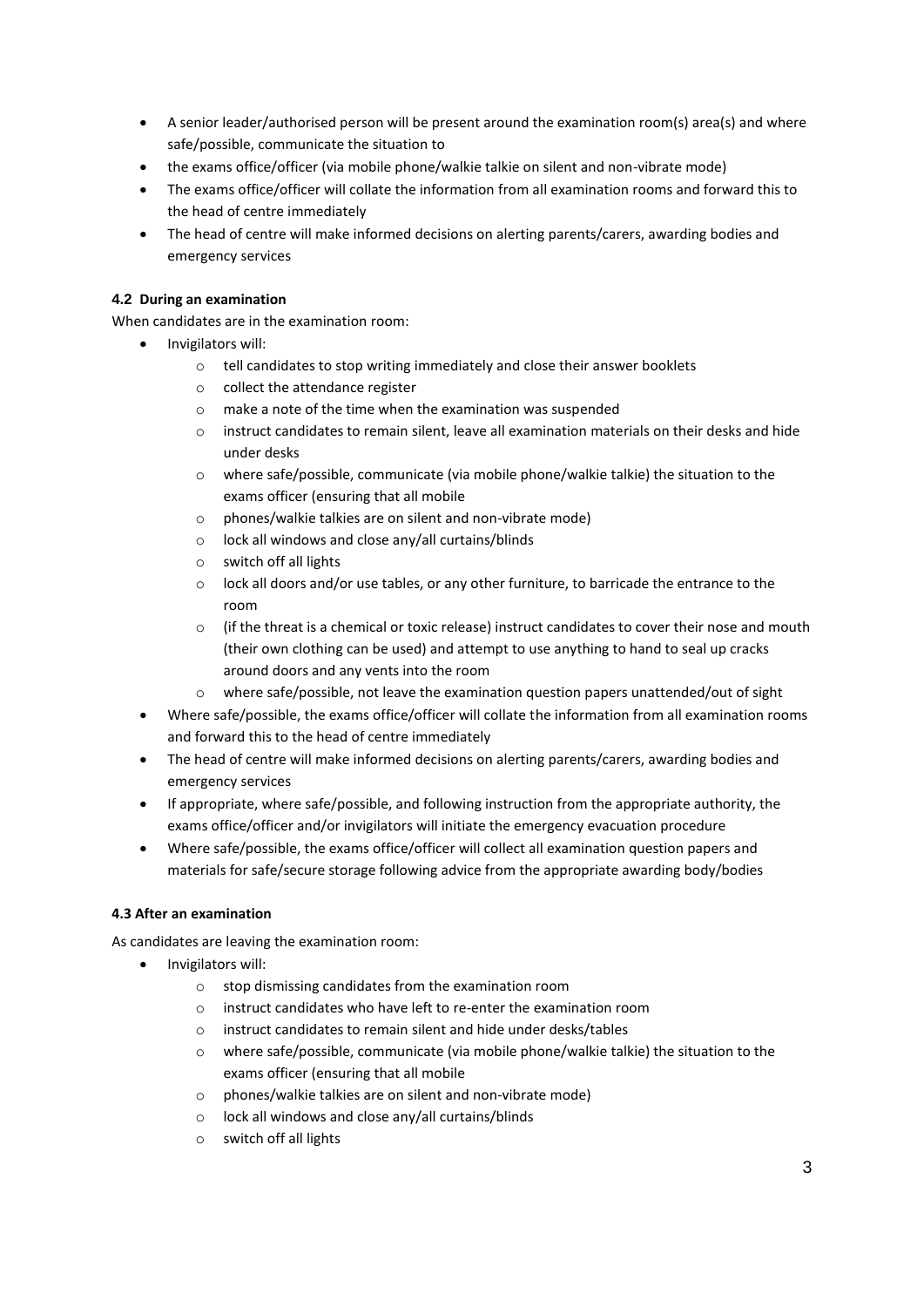- o lock all doors and/or use tables, or any other furniture, to barricade the entrance to the room
- $\circ$  (if the threat is a chemical or toxic release) instruct candidates to cover their nose and mouth (their own clothing can be used) and attempt to use anything to hand to seal up cracks around doors and any vents into the room
- o where safe/possible, not leave the examination question papers unattended/out of sight
- Where safe/possible, the exams officer will collate the information from all examination rooms and forward this to the head of centre immediately
- The head of centre will make informed decisions on alerting parents/carers, awarding bodies and emergency services

# **4.4. Ending a lockdown**

- The lockdown will be ended by either:
	- o the sound of a defined alarm, or
	- o the identification/authorisation of emergency service officer/senior leader/head of centre entering the examination room
- A specific word or phrase may be used to confirm that the instruction to end the lockdown is genuine
- Invigilators will undertake a head count/register and confirm attendance with the exams office/officer/senior leader
- Where applicable and if advised to do so by a senior leader/head of centre, if there is sufficient time (and following JCQ regulations), candidates
- may be allowed to restart their examination
- Invigilators will:
	- o ask candidates to return to their desks, remind them they are under formal examination conditions and allow a settling down period
	- o allow candidates the full working time remaining for their examination
	- o recalculate the revised finish time(s)
	- o tell the candidates to open their answer booklets and re-start their examination
	- o amend the revised finish time(s) on display to candidates
	- o note how long the lockdown lasted on the exam room incident log (to later inform a report to the awarding body/bodies)
- The exams office/officer will:
	- $\circ$  provide a report of the incident for the awarding body/bodies (via the special consideration process or as advised by awarding bodies)
	- o safely/securely store all collected exam papers and materials pending awarding body advice/guidance
- Where applicable/possible/available, the senior leader/exams office/officer will:
	- $\circ$  discuss any alternative examination sittings with the awarding body/bodies
	- o offer, arrange and provide support services to staff and candidates
- At the earliest opportunity, the senior leader/head of centre will prepare a communication to parents/carers advising them of events (including relevant actions and outcomes)
- Where possible, exams staff and candidates will be invited to attend an assembly lead by the head of centre to discuss the lockdown and offer ongoing support:
- If this is not possible, communications will be provided via a centre text/email/newsletter and information uploaded to the centre website

# **7. Roles and Responsibilities**